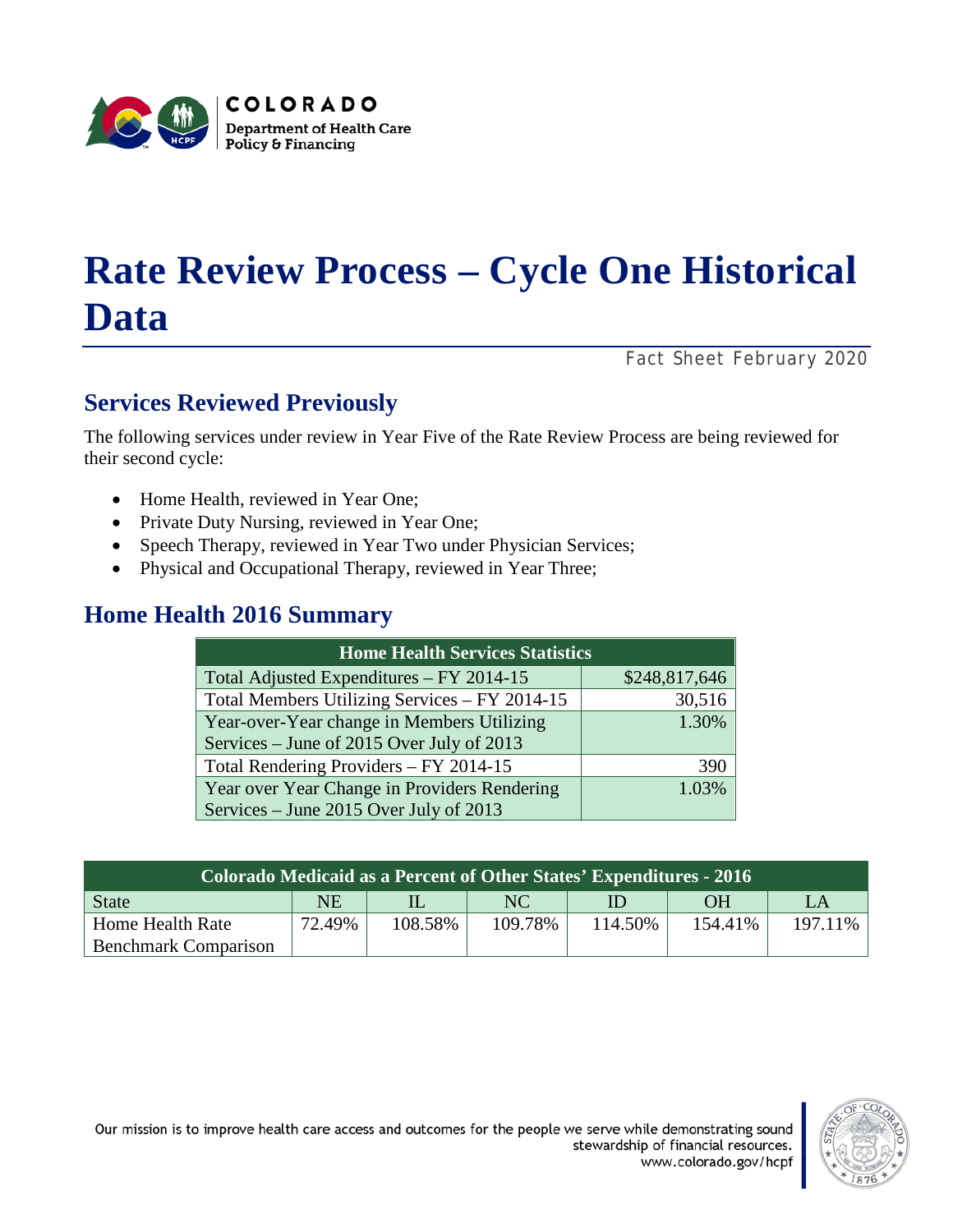

*Figure 1 – Members who utilized home health services age-gender pyramid in FY 2014-15.*



*Figure 2 – Home health service utilizer density map and provider billing location in FY 2014-15.*

### **2016 Home Health Analysis Conclusion**

Claims data shows increases in the number of active home health agencies, the number of clients receiving both long-term and acute home health services and the percent of authorized long-term home health services utilized.

While there is not clear evidence that utilization levels were optimal, there is evidence that rates, in aggregate, were sufficient to allow for provider retention and that rates supported growth in utilization of services. Provider supply appears to have been sufficient to accommodate increases in utilization.



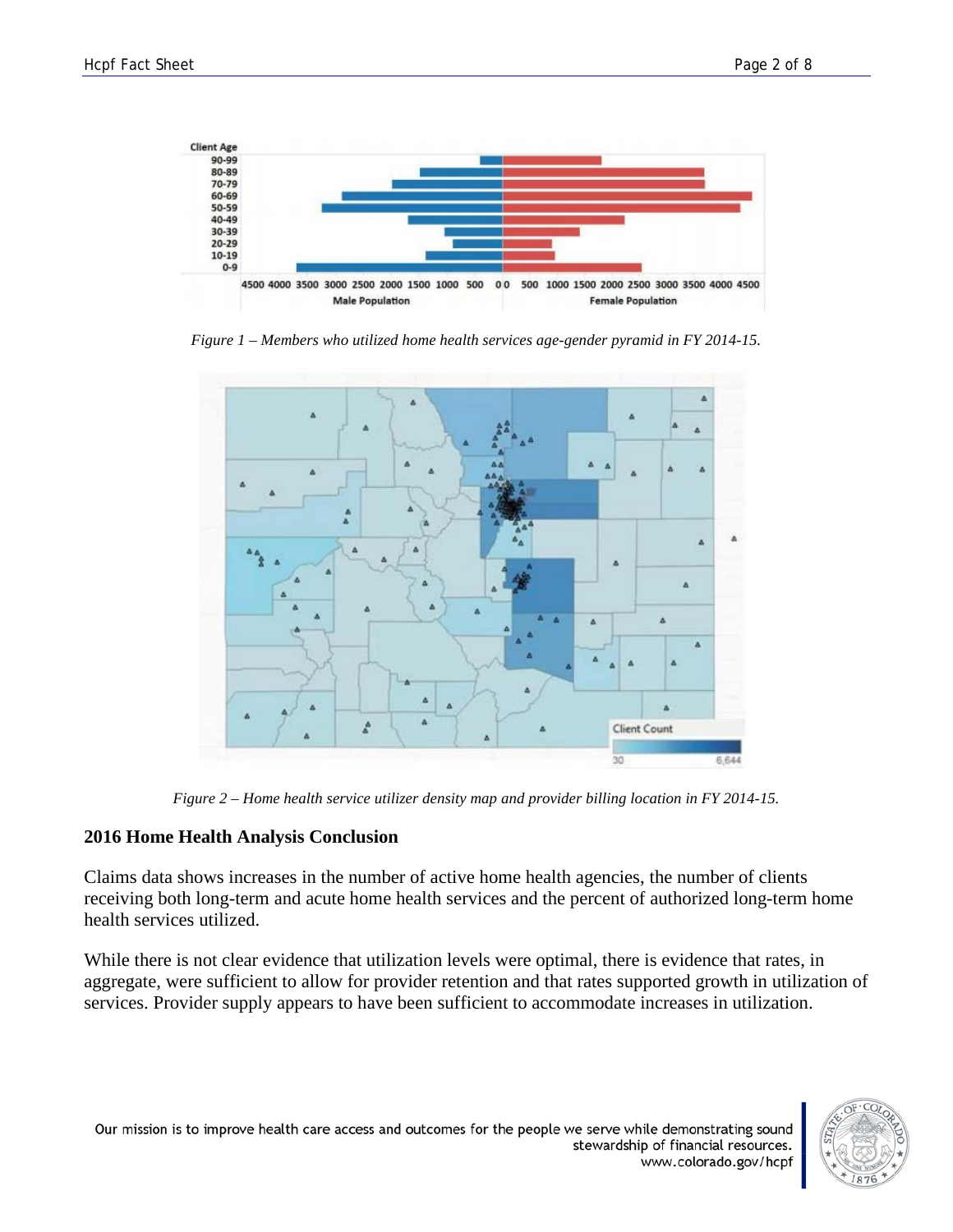### **2016 Home Health Recommendations**

The Department does not recommend a change to home health service rates. This recommendation is based on the results of the 2016 Analysis Report.

The Department plans to investigate:

- other state Medicaid home health programs with unit-based payments;
- if any state Medicaid home health programs changed from visit-based to unit-based payments and if they observed changes in provider retention and client utilization; and
- the systematic and operational changes such a switch might require.

### **Home Health Recommendation Status and other Home Health Updates**

The Department is working to implement Electronic Visit Verification (EVV) pursuant to the 21<sup>st</sup> Century Cures Act mandate. EVV was implemented January 1, 2020. The Department will use data acquired through EVV to inform the recommended assessment of a visit-based payment methodology.

Home Health services received a 1% across-the-board (ATB) rate increase in July 2017, July 2018, and July 2019.

In 2017:

- Home Health RN rates and Home Health Occupational Therapy rates received a targeted rate increase (TRI) of 6.02%; and
- Home Health Physical Therapy and Home Health Speech Therapy rates received a TRI of 6.01%.

### **Private Duty Nursing (PDN) 2016 Summary**

| <b>PDN Services Statistics</b>                |              |  |  |  |
|-----------------------------------------------|--------------|--|--|--|
| Total Adjusted Expenditures - FY 2014-15      | \$63,835,660 |  |  |  |
| Total Members Utilizing Services - FY 2014-15 | 614          |  |  |  |
| Year-over-Year change in Members Utilizing    | 1.04%        |  |  |  |
| Services – June of 2015 Over July of 2013     |              |  |  |  |
| Total Rendering Providers - FY 2014-15        | 29           |  |  |  |
| Year-over-Year Change in Providers Rendering  | 1.56%        |  |  |  |
| Services – June of 2015 Over July 2013        |              |  |  |  |

| Colorado Medicaid as a Percent of Other States' Expenditures - 2016 |         |         |         |         |           |         |
|---------------------------------------------------------------------|---------|---------|---------|---------|-----------|---------|
| State                                                               | NE      |         | NC.     | ID      | <b>OH</b> | LA      |
| <b>PDN Rate Benchmark</b>                                           | 112.38% | 141.76% | 111.77% | 144.69% | 125.72%   | 135.48% |
| Comparison                                                          |         |         |         |         |           |         |

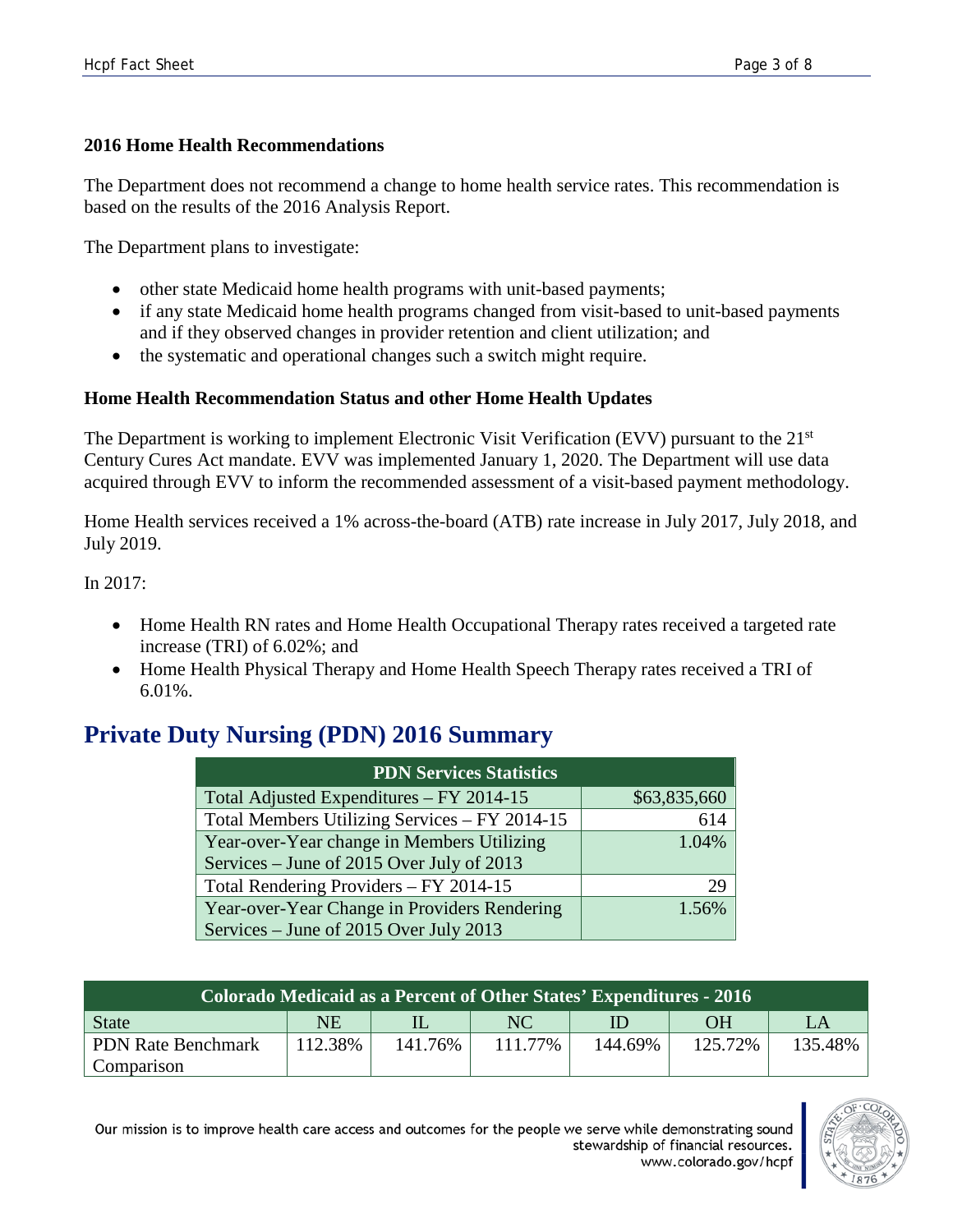

*Figure 3 – Members who utilized PDN services age-gender population pyramid in FY 2014-15.*



*Figure 4 – PDN service utilizer density map and provider billing location in FY 2014-15.*

### **2016 PDN Analysis Conclusion**

Claims data shows an increase in the number of clients who utilized PDN services, as well as an increase in the percent of authorized services utilized between FY 2013-14 and FY 2014-15.

While there is not clear evidence that 2015 utilization levels were optimal, there is evidence that rates were sufficient to allow for provider retention and that rates supported growth in utilization of services.

The results of the benchmark analysis and continued growth in PDN service utilization leads the Department to conclude that provider retention and client access concerns expressed by stakeholders may be attributed to other causes, such as statewide nursing shortages and home health agency operational differences.

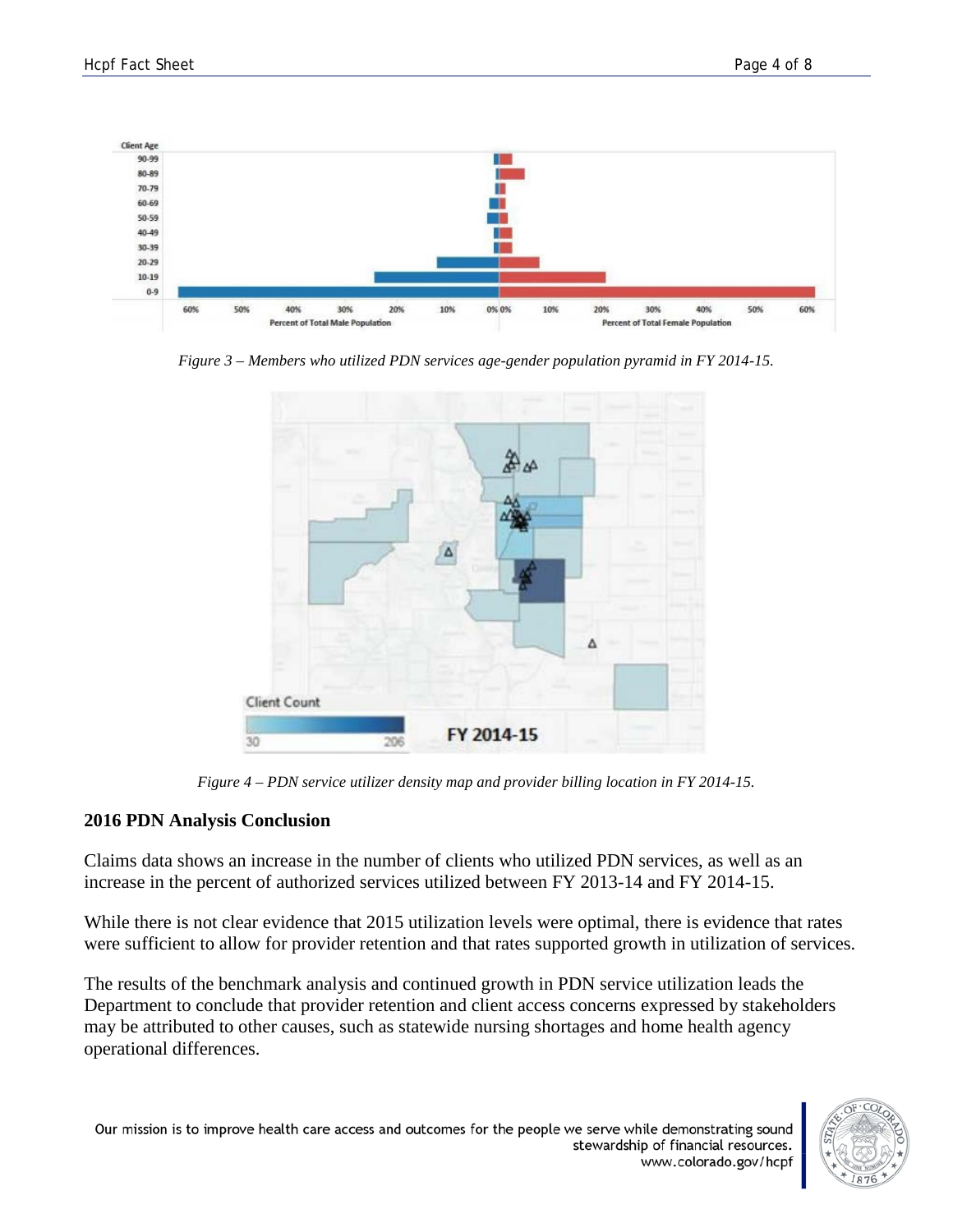### **2016 PDN Recommendations**

The Department does not recommend a change to current PDN rates. This is informed by the results of the 2016 Analysis Report.

Regarding the investigation of LPN wage information from hospitals and long-term acute care facilities (LTACs), the Department plans to:

- survey several hospitals and long-term acute care facilities; and
- reach out to other state Medicaid agencies that increased their LPN rates for PDN services, to see if their data shows evidence of an LPN and RN substitution effect.

In addition to gathering LPN wage information, the Department will also attempt to gather information pertaining to the differences in client populations, facility costs, and types of services provided within facility vs home settings. This will help the Department determine if comparing LPN wages for facility and home settings is appropriate.

### **PDN Recommendation Status and other PDN Updates**

Department staff have concluded that LPN wage information from other settings (i.e. hospitals and LTACs) would not be an accurate comparison due to the differences in job duties, among other factors.

PDN services received a 1% ATB rate increase in July 2017, July 2018, and July 2019. In 2017, PDN LPN rates also received a TRI of 7.24%.

### **Speech Therapy 2017 Summary**

| <b>Speech Therapy Services Statistics</b>     |              |  |  |  |
|-----------------------------------------------|--------------|--|--|--|
| Total Adjusted Expenditures - FY 2015-16      | \$21,376,810 |  |  |  |
| Total Members Utilizing Services - FY 2015-16 | 25,382       |  |  |  |
| Year-over-Year change in Members Utilizing    | 0.85%        |  |  |  |
| Services – June 2016 Over July 2015           |              |  |  |  |
| Total Rendering Providers – FY 2015-16        | 506          |  |  |  |
| Year over Year Change in Providers Rendering  | 0.61%        |  |  |  |
| Services – June 2016 Over July 2015           |              |  |  |  |

| Speech Therapy Rate Benchmark Comparison – FY 2015-16 |                           |                                            |  |
|-------------------------------------------------------|---------------------------|--------------------------------------------|--|
| Colorado Medicaid<br>Repriced                         | <b>Benchmark Repriced</b> | <b>Rate Benchmark</b><br><b>Comparison</b> |  |
| \$21,780,736                                          | \$30,704,503              | 70.94%                                     |  |

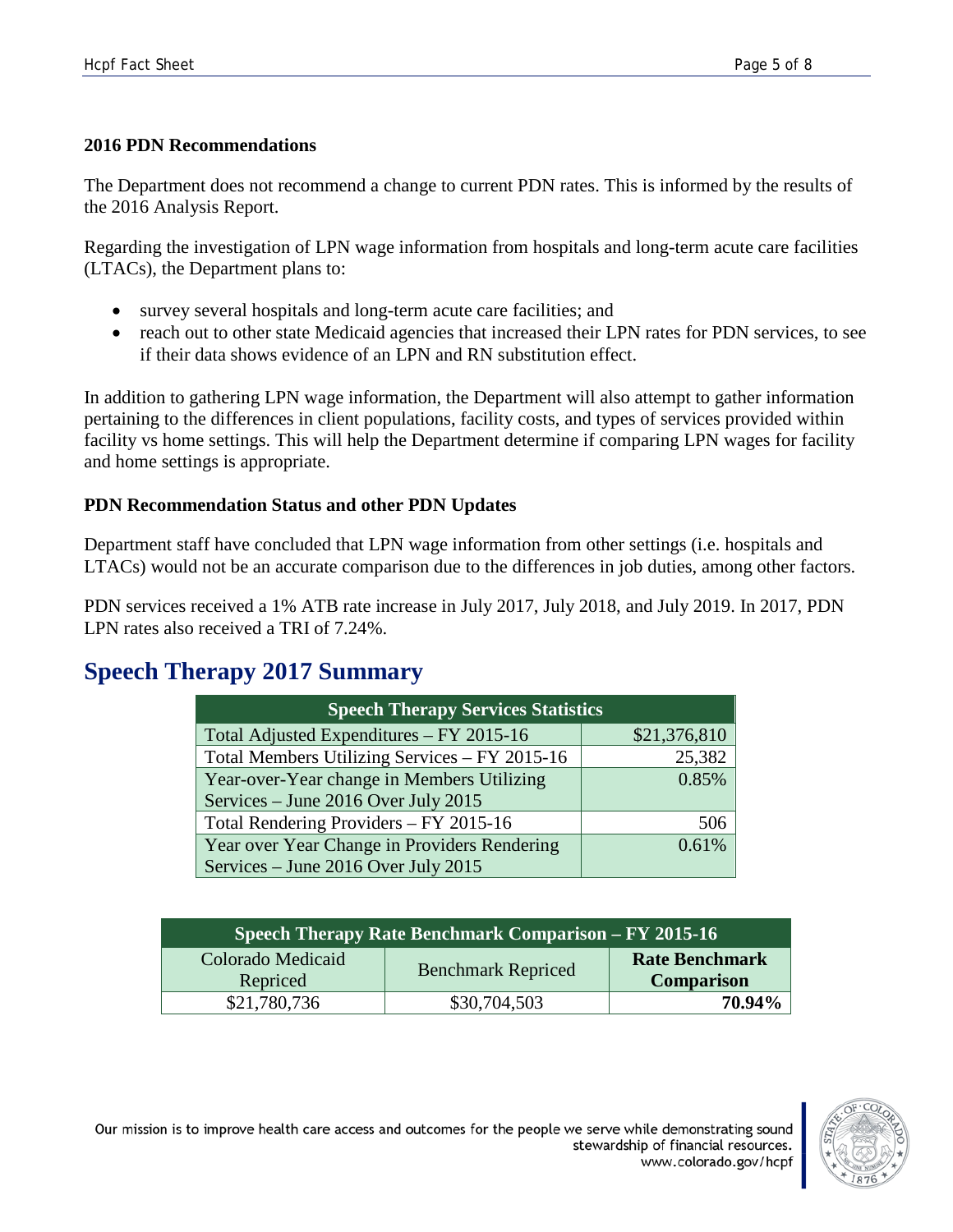

*Figure 5 – Speech therapy members by age-gender population pyramid in FY 2014-15 and FY 2015-16.*



*Figure 6 – Speech Therapy Provider Location Map with Billing Counts by Zip Code in FY 2015-16.*

### **2017 Speech Therapy Analysis Conclusion**

Access analysis results were inconclusive in determining whether speech therapy service payments at 70.94% of the benchmark were sufficient to allow for access to care and provider retention. Additional information is needed to determine if access issues exist, if they are unique to Medicaid, and if issues are attributable to rates.

### **2017 Speech Therapy Recommendations**

The Department will examine individual services that were identified to be below 80% and above 100% of the benchmark to identify services that would benefit from an immediate rate change, as well as services for which a rate change is appropriate due to changes in medical technology.

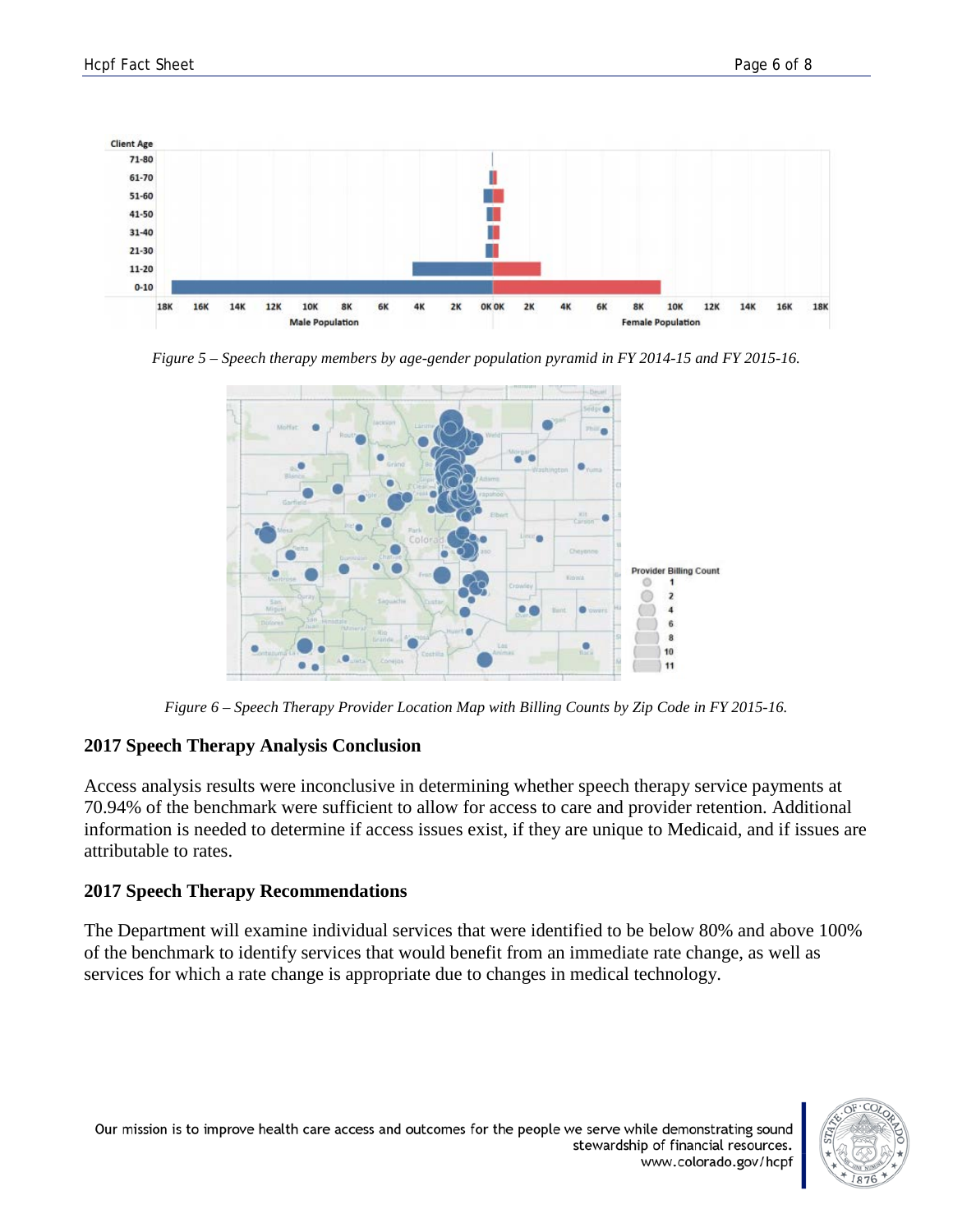### **Speech Therapy Recommendation Status and other Speech Therapy Updates**

Speech Therapy services received a 1% ATB increase in July 2017, July 2018, and July 2019.

# **Physical and Occupational Therapy (PT/OT) 2018 Summary**

| <b>PT/OT Therapy Services Statistics – CY 2016</b> |              |  |  |  |
|----------------------------------------------------|--------------|--|--|--|
| <b>Total Adjusted Expenditures</b>                 | \$31,137,894 |  |  |  |
| <b>Total Members Utilizing Services</b>            | 30,597       |  |  |  |
| Year-over-Year change in Members Utilizing         | 27.51%       |  |  |  |
| Services                                           |              |  |  |  |
| <b>Total Rendering Providers</b>                   | 1,536        |  |  |  |
| Year over Year Change in Providers Rendering       | 20.85%       |  |  |  |
| Services                                           |              |  |  |  |

| <b>PT/OT Rate Benchmark Comparison – CY 2016</b> |                           |                                            |  |
|--------------------------------------------------|---------------------------|--------------------------------------------|--|
| Colorado Medicaid<br>Repriced                    | <b>Benchmark Repriced</b> | <b>Rate Benchmark</b><br><b>Comparison</b> |  |
| \$31,068,422                                     | \$37,620,595              | 82.58%                                     |  |



*Figure 7 – PT/OT members by age-gender population pyramid in CY 2016.*